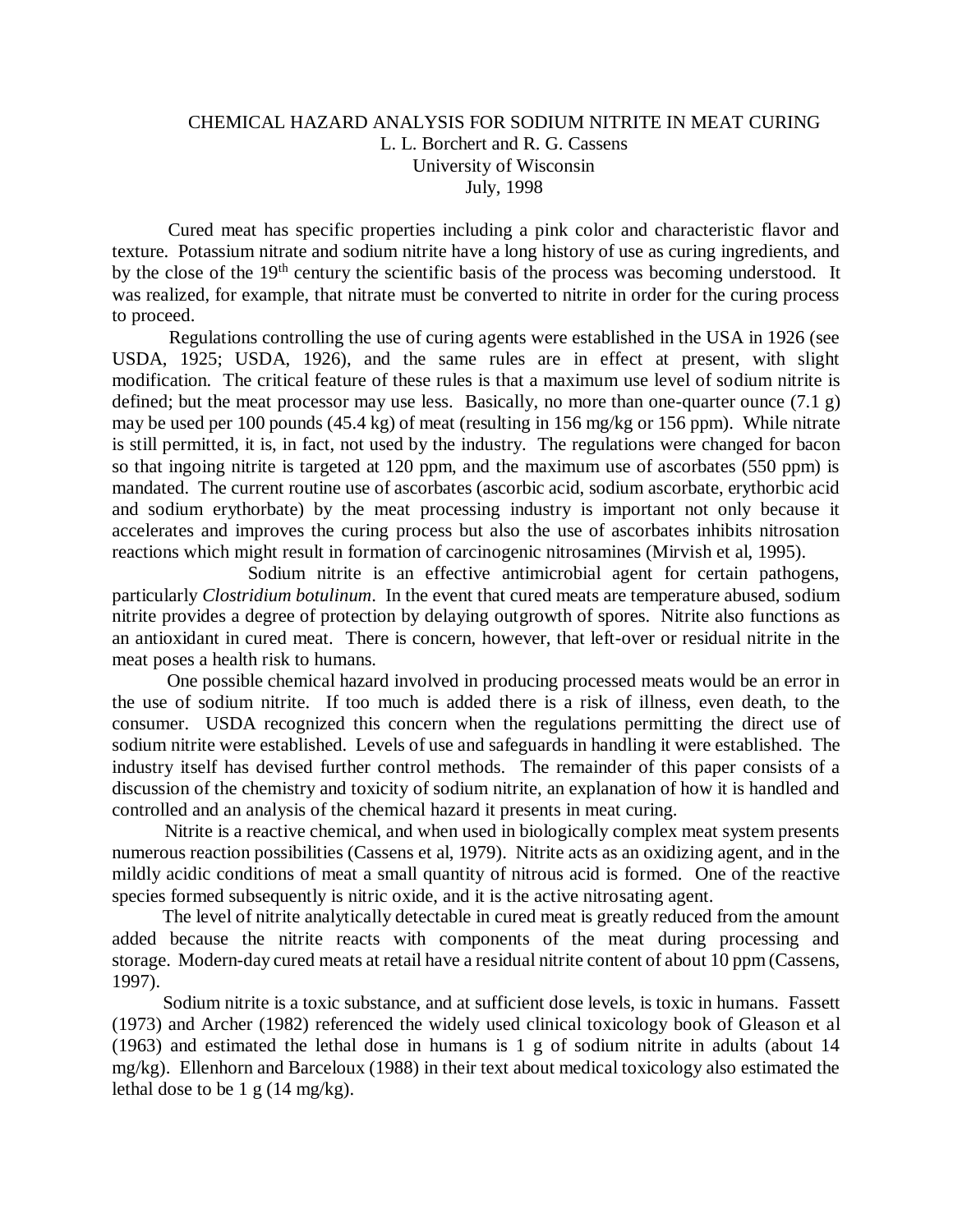The 1963 text by Gleason et al gives sodium nitrite a toxicity rating of "4". In the  $4<sup>th</sup>$  edition of the text (Gosselin et al, 1976) a toxicity rating of "4" is maintained on the basis of animal studies, but on the basis of clinical studies in man a toxicity rating of "5" is suggested. A rating of "4" is "very toxic" with a probable oral lethal dose in humans being 50-500 mg/kg. A rating of "5" is "extremely toxic" with a probable oral lethal dose in humans being 5-50 mg/kg.

 Gosselin et al (1976) have described in detail the toxicology of sodium nitrite. Sodium nitrite must be swallowed or injected to produce poisoning and has two basic modes of action. First, the relaxation of smooth muscle, especially in the small blood vessels causes reduced blood pressure; second, the oxidation of hemoglobin to methemoglobin. Methemoglobinemia renders the hemoglobin incapable of carrying oxygen. Very young children, because of the presence of the fetal form of hemoglobin, which is more sensitive to oxidation, are more susceptible than adults. Of interest is the fact that low doses are used therapeutically. For example, a dose of 30 mg is suggested as a vasodilator (Merck Index, 1968). Signs and symptoms of nitrite poisoning include intense cyanosis, nausea, vertigo, vomiting, collapse, spasms of abdominal pain, tachycardia, tachypnea, coma, convulsions and death.

 Most reports of nitrite poisoning fall into two categories. In the first instance, sodium nitrite is mistaken for ordinary table salt. In the second instance, a source high in nitrate, such as contaminated well water, is consumed by infants. In the second instance, nitrate does not act directly, since it is eliminated fairly rapidly from the body, but it may be converted to nitrite and then cause methemoglobinemia.

 The toxic effects of nitrate and nitrite were discussed in the 1981 National Academy of Sciences report; following are two of the paragraphs dealing with dose levels.

"The toxic effects of nitrate and nitrite have been extensively reviewed (Archer, in press; Corre and Breimer, 1979; Green et al, in press; National Academy of Sciences, 1978; World Health Organization, 1973). The committee has summarized this information and described the most prevalent toxic effects. Nitrate and nitrite are discussed together since most toxic reactions are due to nitrite derived from bacterial reduction of nitrate, either prior to ingestion or within the host (Chapter 8)."

 "Corre and Breimer (1979) and Burden (1961) have summarized the literature documenting the toxic and lethal levels of nitrate and nitrite. Different studies have reported that the lethal level of nitrate for a 60-kg adult ranges from 4 to 50 g, whereas for nitrite, it ranges from 1.6 to 9.5 g (Corre and Breimer, 1979). Although the criteria for toxicity vary, most authors accept as a criterion for toxicity a single dose that will induce methemoglobinemia. In four studies, the listed toxic dose for nitrate ranged between 2 and 4 g, whereas for nitrite it ranged from 60 to 500 mg (Corre and Breimer, 1979)."

In his consideration of the literature, Schuddeboom (1993) observed the lowest acute oral lethal dose of nitrite reported for man varied from 33-250 mg nitrite/kg body weight, in which the lowest figures applied for children and elderly people. Nitrite is also more toxic to young infants (3 months of age or less) than to adults, giving rise to relatively higher methemoglobin levels in the blood. The lowest toxic dose reported was 1 mg nitrite/kg body weight, whereas in another study 0.5-5 mg nitrite/kg body weight did not cause any toxic effect.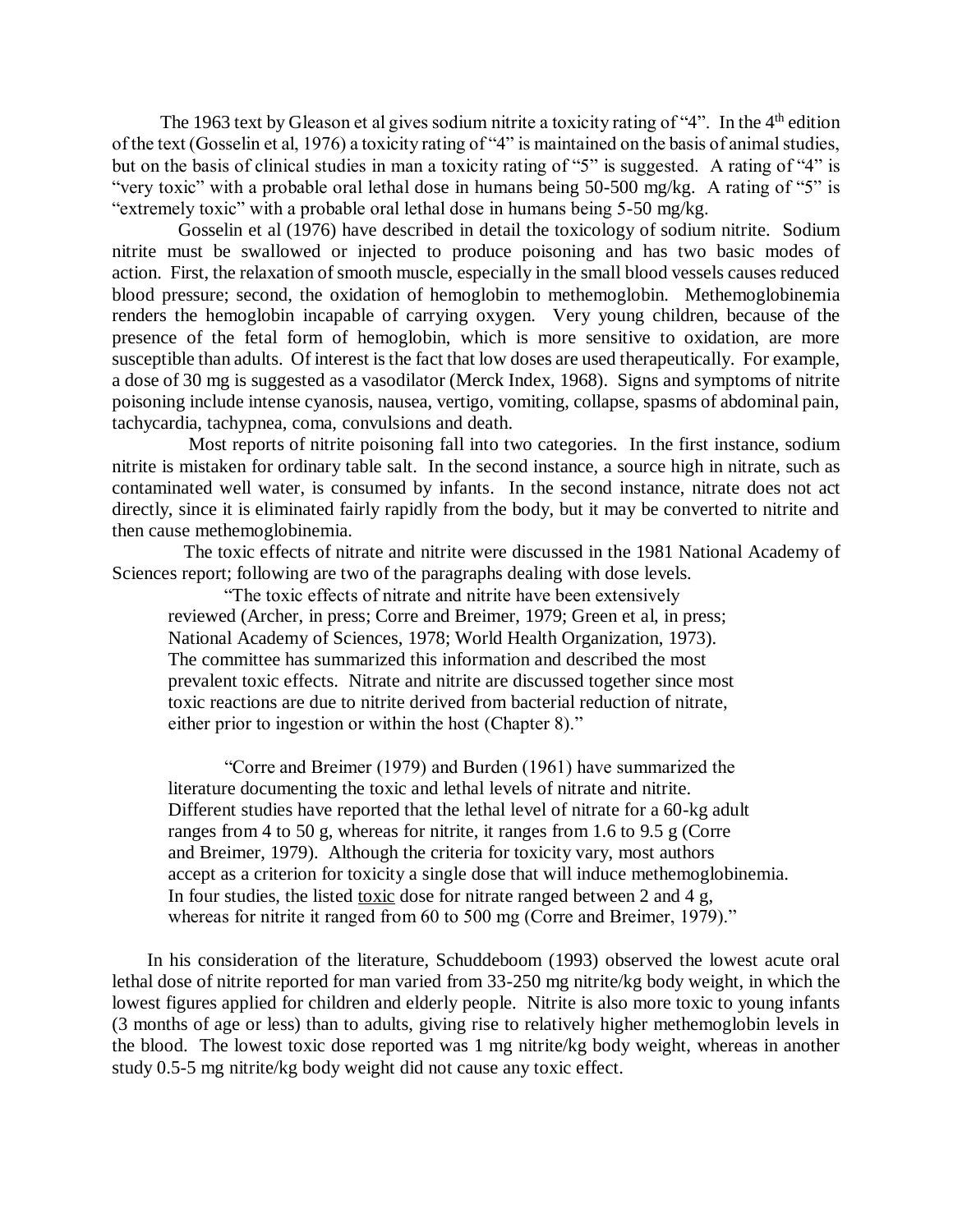The National Institute of Occupational Safety and Health (NIOSH, 1997) reported that there are data indicating nitrite is a primary irritant, tumorigen, mutagen and that it causes reproductive effects. The levels cited for toxic and lethal doses are in the range of those previously referenced.

 The National Academy of Sciences (1981) concluded there is no definitive evidence to suggest that either nitrate or nitrite is carcinogenic. In animals, nitrate has not been shown to be directly carcinogenic or mutagenic. The limited data on nitrite indicate that it may not act directly as a carcinogen, but that it is mutagenic in microbial systems.

 Also of interest, at this point, is an understanding of what is considered an acceptable intake of nitrate and nitrite by humans. The FAO/WHO Joint Expert Committee on Food Additives (JECFA) set an acceptable daily intake (ADI) of 0-5 mg/kg body weight for sodium nitrate and an ADI of 0-0.2 mg/kg body weight for sodium nitrite (see WHO 1973).

 In view of the foregoing and for the purpose of making some example calculations we assume the lethal dose as 1 g sodium nitrite (14 mg/kg).

 Assuming a worst case, if sodium nitrite were mistakenly substituted for salt (sodium chloride) in a cured meat formulation, and assuming no depletion of nitrite during the process, then the product would contain 2.5% sodium nitrite or 25 g/kg of product. A single 45 g hot dog would contain 1.1 g sodium nitrite. The conservative estimate for a lethal dose in humans is 14 mg/kg, meaning the dose would be 1 g for a 70 kg adult and 0.2 g for a 15 kg child. Obviously, the product would be toxic.

 Another case, explained by Tompkin (1997), illustrates the advantage of using a preblended curing mix (see subsequent definition of preblended cure). The preblend is designed to provide the USDA permitted level of 156 ppm sodium nitrite based upon the meat content. Considering that the formulation includes water and other nonmeat ingredients, the actual amount of sodium nitrite added to the product is only 110 ppm. Even if an error occurred and twice the amount of preblend were added, this would result in a product with only about 220 ppm of added sodium nitrite. Furthermore, the additional amount of salt would be objectionable and would limit consumption. If it is assumed the human oral lethal dose of sodium nitrite is 22-23 mg/kg of body weight (note—slightly different from our assumption of 14 mg/kg), then a 50 pound child would have to consume about 5 pounds of franks containing twice the permitted level of sodium nitrite i.e., 220 ppm). Another report indicates the oral lethal dose for sodium nitrite is 1 g. This would be equivalent to a 2 ounce frank being formulated with more than 18,000 ppm. This would be impossible when using the salt-nitrite blend.

 Cassens (1997) reported that commercially prepared meats in the United States contain approximately 10 mg/kg sodium nitrite when consumed. This is the result of the normal depletion (from 156 ppm or less added nitrite) which occurs due to the mild acidity of the meat, the presence of curing adjuncts such as ascorbates, heat processing and depletion over time during storage. Consumption of one 45 g wiener therefore results in ingestion of 0.45 mg of sodium nitrite, over 400 times less than the lethal dose for a child and over 2,000 times less than the lethal dose for an adult.

 Nitrite may be obtained and used in two forms—as the pure chemical sodium nitrite, or as a so-called curing salt or pre-blend in which the sodium nitrite is distributed in and diluted by ordinary salt (sodium chloride). In this latter instance the blend is made so that the use of salt at the normal level in a given product (2.5% for example) results in the correct level of nitrite. The use of curing salts avoids the direct use of nitrite and the attendant concerns about correct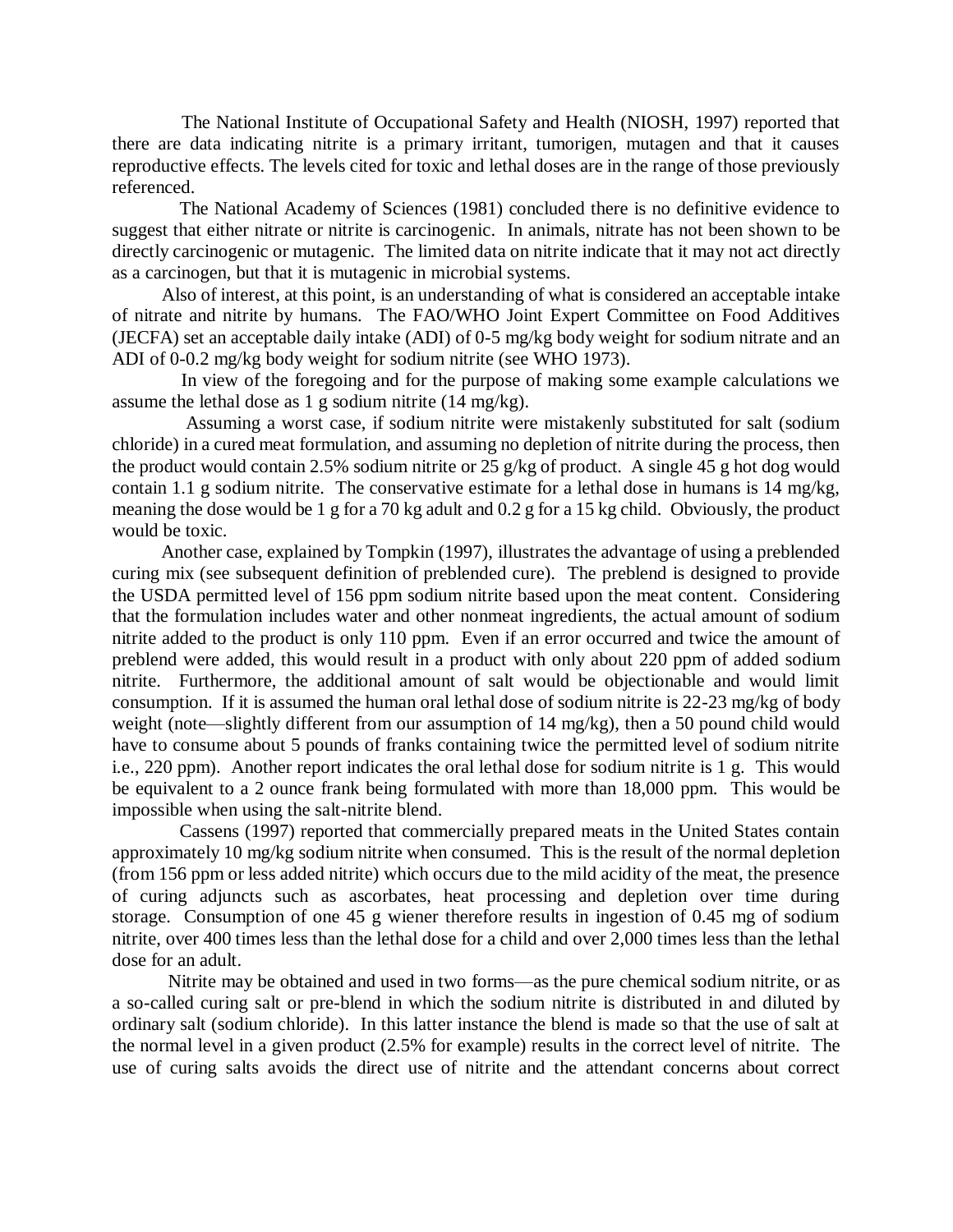weighing, distribution and validation. If, for example, a mistake is made and too much curing salt is added the consumer is alerted because the product will be too salty.

 It must be kept in mind that preblended curing mixes may have different concentrations of nitrite. In other words, they could be manufactured for different applications or for specific formulations, so as to make them optimally useful for a variety of products and applications.

 Germany and other European Community countries recognized the concern associated with keeping and handling a chemical such as sodium nitrite. They have mandated that only diluted forms of sodium nitrite such as those in pre-blends or curing salt mixtures be allowed in meat processing establishments.

 USDA recognizes the toxic nature of sodium nitrite and states in the regulations, "supplies of sodium nitrite and potassium nitrite and mixtures containing them must be kept securely under the care of a responsible employee of the establishment. The specific nitrite content of such supplies must be known and clearly marked accordingly" (USDA CFR 9.318.7).

 There are numerous types of cured products and processes used to manufacture those products. The required level of nitrite may be added as a dry powder and mixed, chopped or ground into the meat. Alternatively, the nitrite may be dissolved in water and thus incorporated into the meat by mixing, injecting or immersion of pieces.

 It is obvious from a summary of the above information that if and establishment is using sodium nitrite diluted with sodium chloride, which is received from the manufacturer with a continuing letter of guarantee, then acute nitrite toxicity is not a problem. In the case of using a preblended cure, nitrite addition should not be considered a critical control point in a HACCP plan. Good manufacturing practices for the control and use of diluted sodium nitrite should, however, be established and referenced as a prerequisite program in the HACCP plan. On the other hand, extreme caution must be exercised if pure sodium nitrite is used. If a company chooses to use pure sodium preblends, then a stand-alone HACCP plan should be developed for the confined nitrite operation. In this case, the use of sodium nitrite should be considered a critical control point.

 In the event that both nitrite and nitrate are used, as for example in a dry cured ham, the same conclusions would stand. That is no critical control point if a diluted preblend is used but a critical control point declared in the confined nitrite operation if the pure chemicals are used.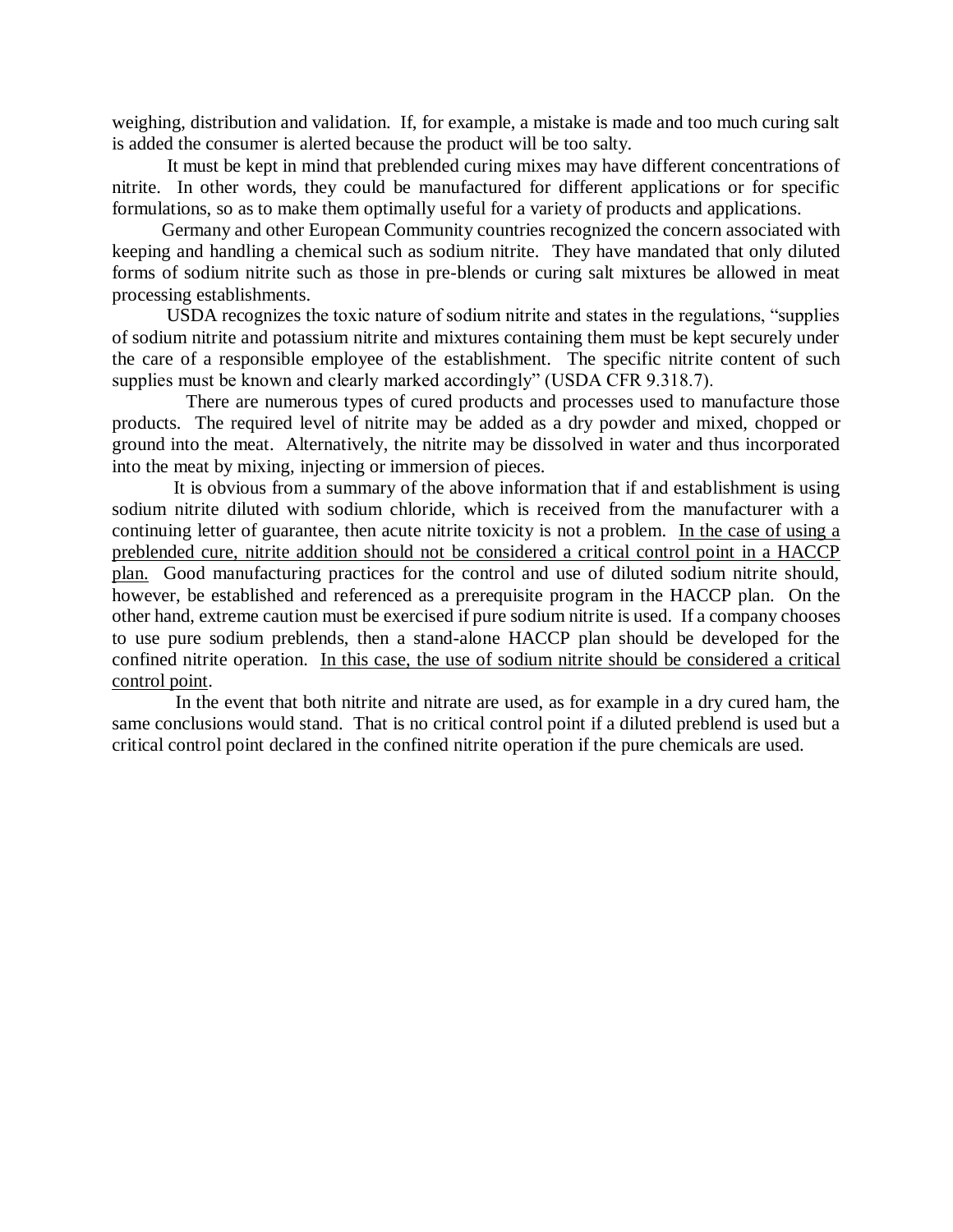## **REFERENCES**

Archer, M.C. 1982. Hazards of Nitrate, Nitrite, and *N-*Nitroso Compounds in Human Nutrition. *In* Nutritional Toxicology. Vol. I. J. N. Hathcock, ed. Academic Press, NY.

Burden, E. H. W. J. 1961. The Toxicology of Nitrates and Nitrites with Particular Reference to the Potability of Water. Analyst, 86, 429.

Cassens, R.G. 1997. Residual Nitrite in Cured Meat. Food Tech. 51, 53.

Cassens, R. G., M. L. Greaser, T. Ito and M. Lee. 1979. Reactions of Nitrite in Meat. Food Tech. 33 (1), 45.

Corre, W. J. and T. Breimer. 1979. Nitrate and Nitrite in Vegetables. Literature Survey No. 39. Centre for Agricultural Publishing and Documentation. Wageningen, The Netherlands.

Ellenhorn, M. J. and D. G. Barceloux. 1988. Medical Toxicology. Elsevier, NY.

Fassett, D. W. 1973. Nitrates and Nitrites. *In* Toxicants Occuring Naturally in Foods. National Academy of Sciences, National Academy Press, Washington, DC.

Gleason, M. N., R. E. Gosselin and H. C. Hodge. 1963. Clinical Toxicology of Commercial Products. The Williams and Wilkens Co. Baltimore, MD.

Gosselin, R. E., H.C. Hodge, R. P. Smith and M. N. Gleason. 1976. Clinical Toxicology of Commercial Products. 4th edition. The Williams and Wilkens Co. Baltimore, MD.

Green, L., D. Ralt and S. R. Tannembaum. Nitrate, Nitrite and *N-*Nitroso Compounds: Biochemistry, Metabolism, Toxicity and Carcinogenicity. In Neuberger, Jukes, eds: Human Nutrition. Jack K. Burgess Inc., Englewood, NJ: 87-140, 1982.

Merck Index. 1968. 8<sup>th</sup> edition. Merck and Co. Inc., Rahway, NJ.

Mirvish, S. S., A. C. Grandjean, K. J. Reimers, B. J. Connelly, S. Chen, J. Gallagher, S. Rosinsky, G. Nie, H. Tuatoo, S. Payne, C. Hinman and E.I. Ruby. 1995. Dosing Time with Ascorbic Acid and Nitrate, Gum and Tobacco Chewing, Fasting, and Other Factors Affecting *N*-Nitrosoproline Formation in Healthy Subjects Taking Proline with a Standard Meal. Cancer Epidem. Biomark. Prevention 4, 775.

National Academy of Sciences. 1978. Nitrates: An Environmental Assessment. A report prepared for the U.S. Environmental Protection Agency by the panel on Nitrates of the Coordinating Committee for Scientific and Technical Assessments of Environmental Pollutants, Environmental Studies Board, Commission on Natural Resources, National Research Council. National Academy of Sciences, National Academy Press, Washington, DC.